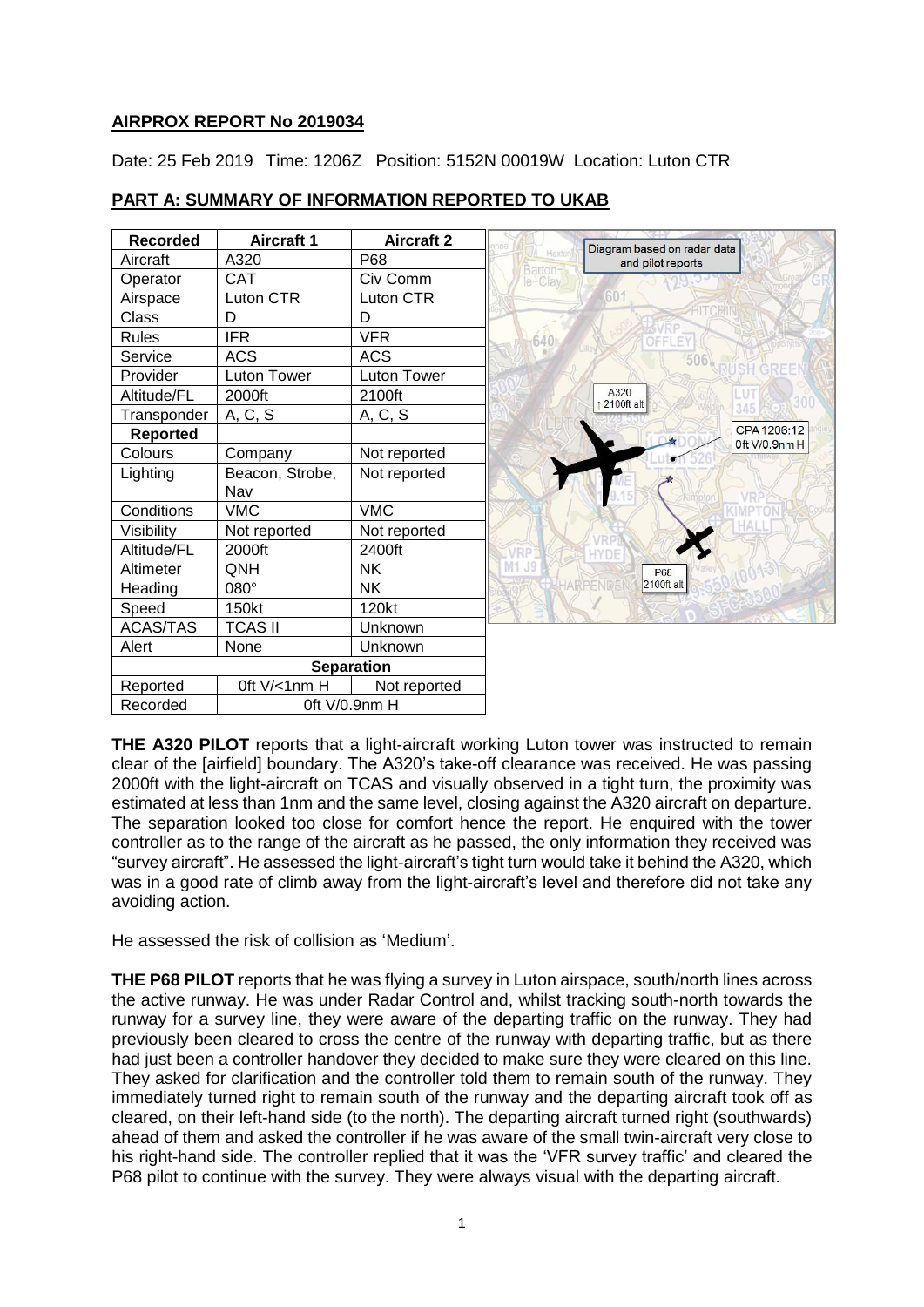**THE LUTON CONTROLLER** reports that the P68 was carrying out a survey flight on a line running northwest of the airfield to the southeast through the RW08 threshold not above altitude 2400 feet VFR. The A320 was cleared by the trainee for take-off on RW08 on an Olney departure, at this point the VFR traffic was to the south east by approximately 5nm, tracking southeast. When the A320 was on the take-off roll passing the hotel intersection, the P68 pilot said he wished now to commence their northbound run. The trainee gave Traffic Information on the departure to the P68, he, the OJTI, then broadcast using the mentor box, to the A320 pilot "[A320 C/S] VFR traffic to the south east by 4 miles, not above altitude 2400 feet turning northbound, will pass behind you". No acknowledgement was heard, at this point the A320 was rotating, and the VFR traffic then said it would like to cross via the 26 end of the runway. He advised there would be further departures and to remain to the south of the airfield. As there was further traffic to depart he advised the P68 pilot to return to Hyde to hold. When the A320 was transferred to London control, they queried the position of the traffic on their departure. He said that was the VFR traffic carrying out the survey. Because they questioned it, he asked for the replay to be reviewed. he was concerned because the UTM had issued caution to the OJTIs regarding the use of the mentor override as they had instances of mentor override switches not working the previous days. He had tested the mentor override prior to every session on plugging in.

### **Factual Background**

The weather at Luton was recorded as follows:

EGGW 251150Z AUTO 11004KT 090V150 9999 NCD 15/01 Q1037

### **Analysis and Investigation**

#### **NATS Investigation**

The P68 was operating VFR within the Luton CTR carrying out survey runs on multiple tracks that crossed the runway. As the A320 departed, the P68 began a track that took it into close proximity with the A320. The AIR [Tower] controller was a trainee who passed traffic on the departure but did not specifically approve the run or set a clearance limit. Traffic information was passed by the OJTI regards the P68 but the information did not transmit. Positive action was taken by the OJTI when it became apparent that the two aircraft would come close, but the instruction was misinterpreted and the P68 turned closer to the A320.

The P68 (4672 squawk) was a survey aircraft making runs within the Luton CTR on a NW-SE track crossing RW08. At the start of the description, AIR is being controlled by a different ATCO operating solo. The P68 is facing NW at Kimpton Hall preparing to carry out its next (NW) run. A departure is lined up on the runway waiting for radar separation on a previous departure.

An OJTI and Trainee took over on AIR with the handover from the outgoing controller indicating the P68 had been crossing the runway usually at the RW08 threshold, but occasionally further east. At the time of the handover the P68 was tracking SE toward the RW08 Threshold (Figure 1). During the handover the OJTI had asked questions using the override button on the Mentor box. The OJTI indicated that, due to this, he had kept the Mentor box in his hand after the handover was completed which is not usually how he operates. Use of either the headset transmit switch or the Mentor Box transmit switch is not mandated and is left to the OJTI's discretion. In this instance the effect was for the OJTI to be operating in an unfamiliar way.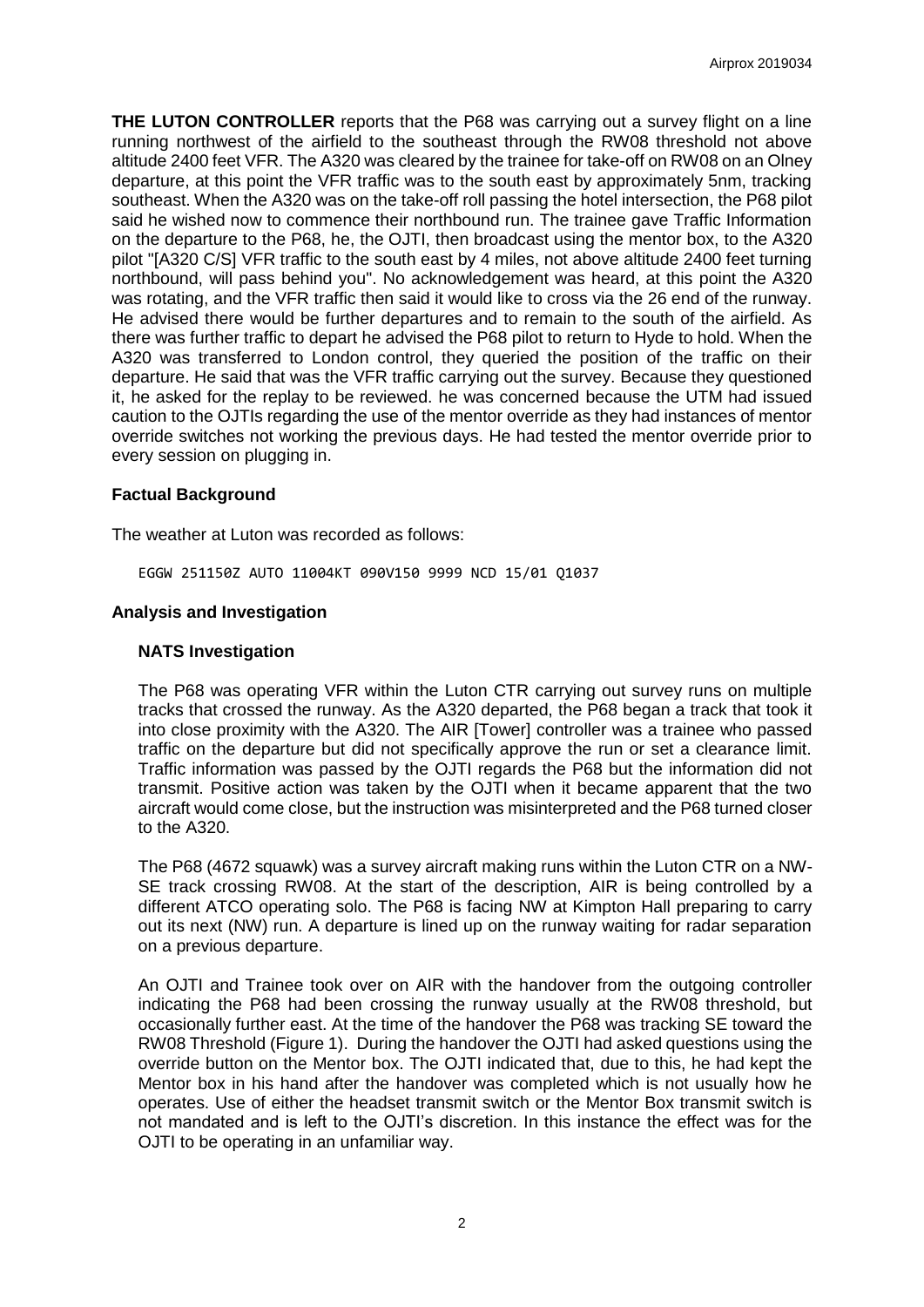

As the A320 lined up, the P68 was south of the airfield and tracking away. When the A320 was cleared for take-off the P68 was 4nm SSE, tracking away from the airfield (Figure 2).



Figure 2: 1204:40

As the A320 pilot began the take-off roll, the P68 transmitted that they were ready to commence the next pass and began the turn back towards the airfield. The previous controller had been giving specific clearance for each run, specifying whether the aircraft would pass at the RW08 threshold or not and passing traffic. Traffic is given by the trainee to the P68 pilot on the departing A320, including the phrase 'track to the south' which was ambiguous, but meant as part of the Traffic Information to the P68 pilot (Figure 3) [UKAB Note: From the interview with the controller, 'track to the south' was intended to be the direction the departure would take on the SID. The student had become confused due to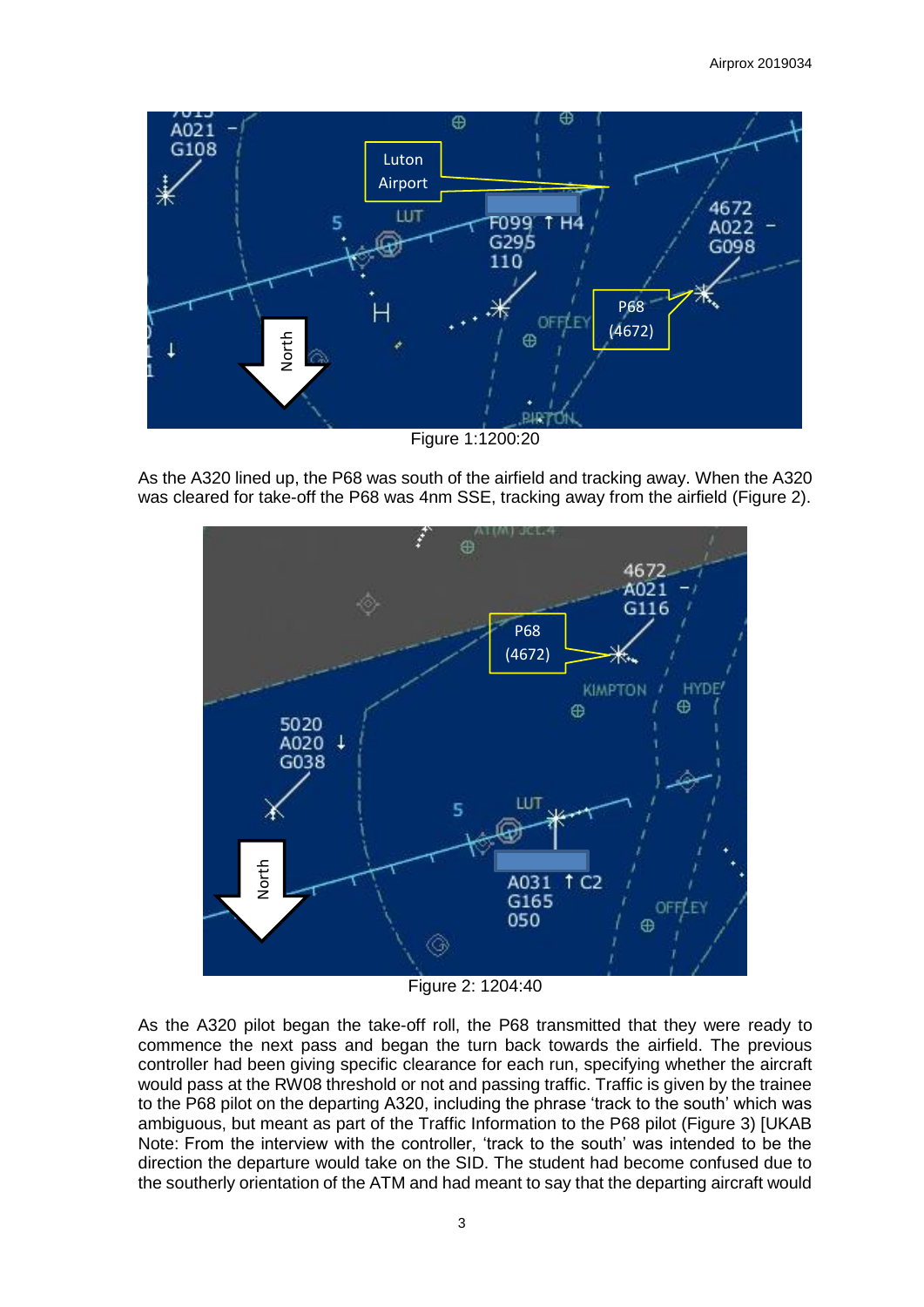track north]. There was no clearance to hold, carry out the run or a clearance limit given. The lack of clearance was not questioned by the P68 pilot or the OJTI. The OJTI had assumed the P68 pilot would track to cross at the RW08 threshold and if the P68 had followed this track would not have come into close proximity to the departure.



Figure 3: 1205:07

The P68 begins tracking toward the airfield. The OJTI attempted to pass traffic to the A320 pilot via the button on the Mentor Box, but this is not on the RT replay, and it would seem did not get transmitted to the A320 pilot. Engineering investigated the Mentor Box and there were no problems found with the transmit switch on the box. It is possible (and the most likely action) the OJTI pressed the telephone override on the Mentor Box by mistake. Neither controller nor trainee picked up this seems to have happened.

The P68 pilot informs AIR that the run will be via the RW26 threshold, behind the traffic. At this point the OJTI decided this would be a confliction and issued the instruction to hold at the southern Airfield boundary, but this is readback by the P68 pilot to remain south of the runway and not picked up by the AIR controller (Figure 4). The instruction given is also not sufficiently positive to ensure the P68 is deconflicted from the outbound - a direction of turn and instruction to hold at VRP HYDE would have been appropriate to a Fixed Wing aircraft in this location.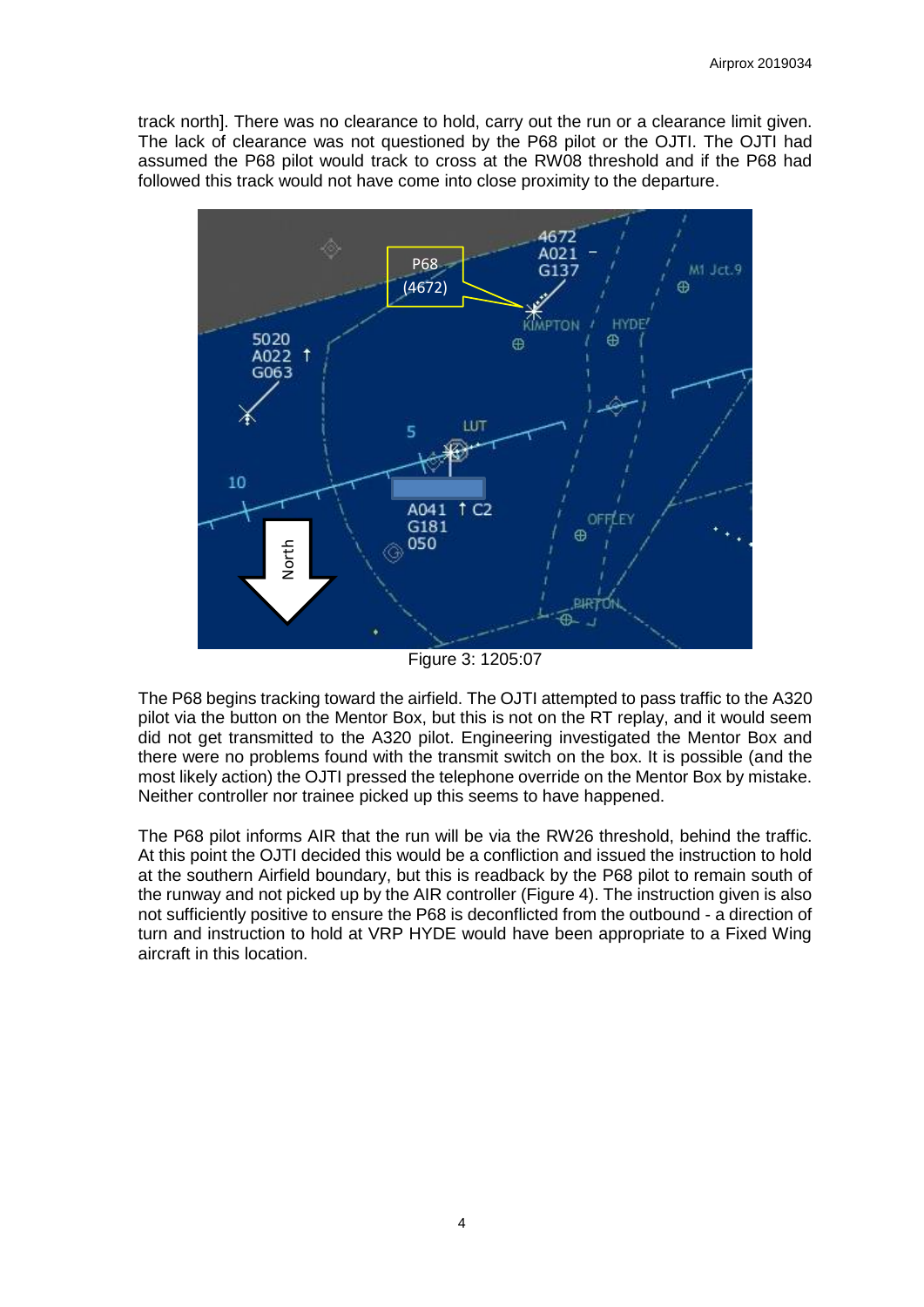

Figure 4: 1205:51

The P68 pilot began a right turn to orbit south east of the airfield, which took it closer to A320 (Figure 5). The OJTI had been expecting the turn to be to the left and therefore keep the P68 further from the departing traffic. The OJTI then amended the P68's clearance to track and hold at HYDE, which was the correct instruction, but passed too late.



Figure 5: 1206:12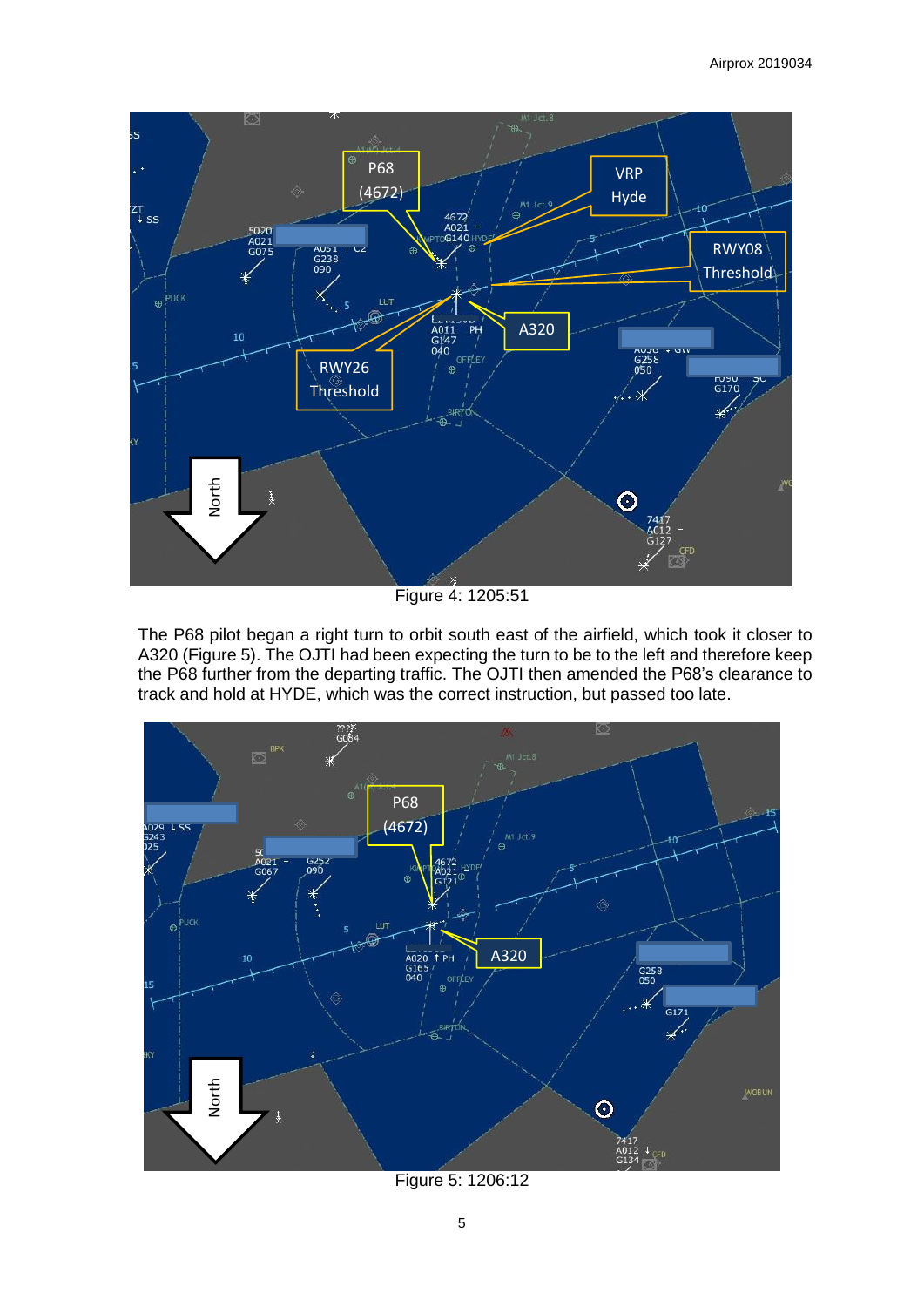The OJTI was happy he could see both aircraft and had expected the P68 to track for the RW08 threshold, hence had not been concerned when the P68 pilot said they were returning on a run. He only became concerned when the pilot reported the run would be via the RW26 threshold and decided to give the clearance limit to 'hold southern airfield boundary'. The OJTI did not pick up that the P68 pilot had read this back slightly different 'Remain south of the airfield'. The right-hand orbit had not been expected, which was when the OJTI decided he needed the P68 pilot to hold further out and directed him to hold at HYDE.

Throughout the Airprox, the pilot of the P68 was visual with the A320, and the OJTI was visual with both aircraft.

The OJTI and the Trainee have both been interviewed:

The Trainee was coming to the end of the first phase of live traffic training. The trainee ATCO remembers the A320 querying the P68 after departure, but not any Traffic Information (TI) being passed to the A320 before departure. He remembers very little of the incident.

The OJTI cleared up the confusion of what was meant by 'track to the south'- which was intended as TI, not an instruction for the P68 pilot. The OJTI had considered the TI passed to the P68 pilot to be of an okay standard, but also wanted to ensure TI was passed to the A320 pilot so took control of the frequency. When the handover had been carried out, the OJTI had asked questions which had necessitated the use of the Mentor Box telephone override button. Due to this the OJTI still had the Mentor Box in his hand and used this when overriding the RT and pass TI. Normally he would not have hold of the box (only picking it up when phone calls are required) and would use the headset transmit switch to override a trainee's transmissions. The OJTI said it was possible he had pressed the telephone override button instead of the RT override button when passing the TI.





The Mentor Override Box is pictured (Figure 6). It was identified that it would be possible to accidentally press the telephone button instead of the R/T button on the Mentor Override box, which is why it was modified with tape and OJTIs made aware of the possibility of this happening. Since the Airprox the Mentor Override Box has been modified to prevent a recurrence of the incident (Figure 7).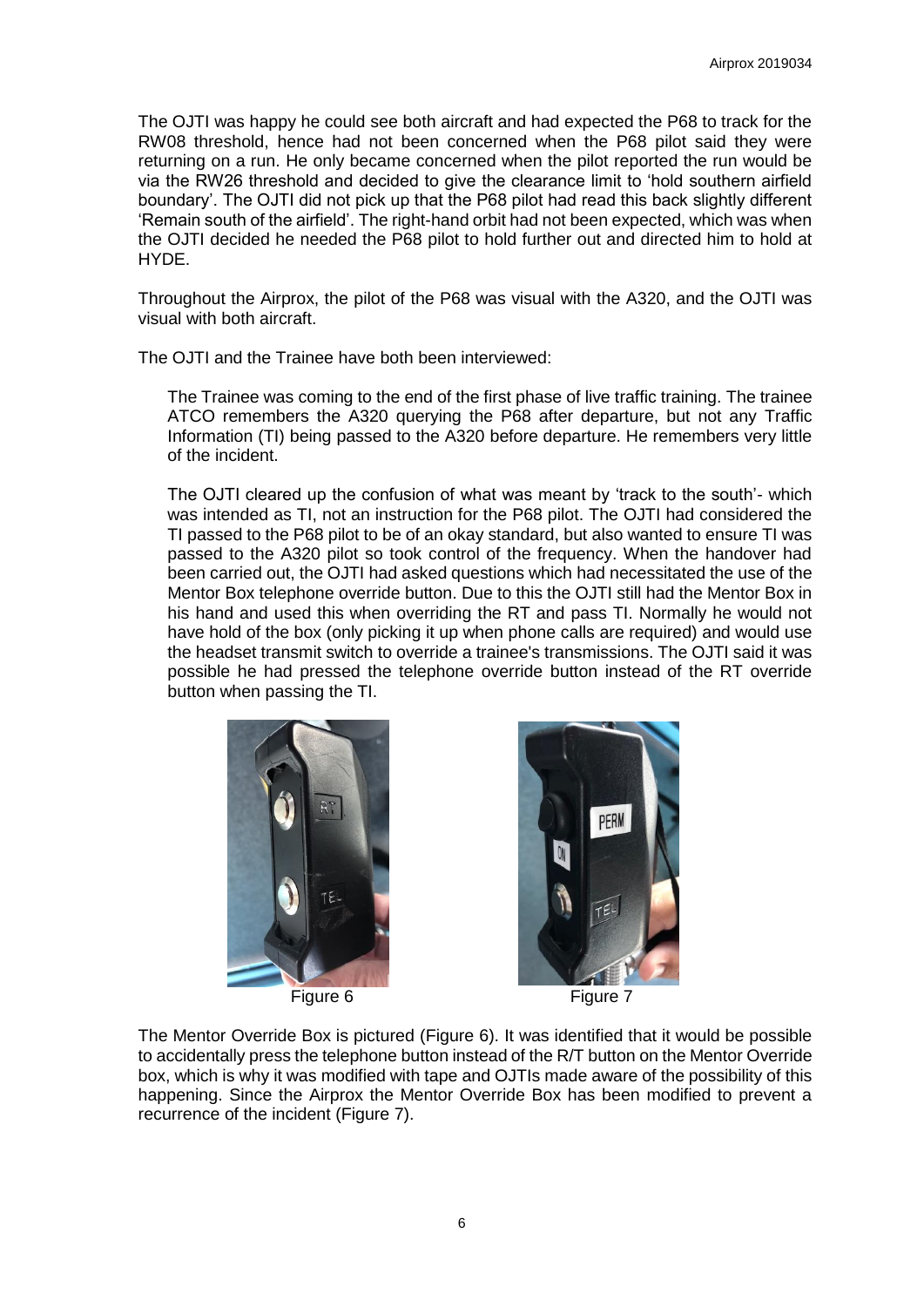### **UKAB Secretariat**

The A320 and P68 pilots shared an equal responsibility for collision avoidance and not to operate in such proximity to other aircraft as to create a collision hazard<sup>1</sup>. An aircraft operated on or in the vicinity of an aerodrome shall conform with or avoid the pattern of traffic formed by other aircraft in operation<sup>2</sup>.

In Class D airspace a controller is only required to separate IFR flights from other IFR flights. IFR traffic will normally only be given Traffic Information on VFR traffic, with avoidance advice only being passed to IFR flights when requested (see extract from CAP493 below).

| <b>Class</b> | <b>Flight</b><br><b>Rules</b> | <b>Aircraft Requirements</b>                                 | <b>Minimum Services by ATC Unit</b>                                                                                         |
|--------------|-------------------------------|--------------------------------------------------------------|-----------------------------------------------------------------------------------------------------------------------------|
| D            |                               | ATC clearance before entry.<br>Comply with ATC instructions. | (a) Separate IFR flights from other IFR<br>flights;                                                                         |
|              | <b>IFR</b>                    |                                                              | (b) Pass traffic information to IFR flights and                                                                             |
|              | and                           |                                                              | SVFR flights on VFR flights and give<br>traffic avoidance advice when requested;                                            |
|              | <b>VFR</b>                    |                                                              | (c) Pass traffic information to VFR flights on<br>all other flights and provide traffic<br>avoidance advice when requested. |

CAP 493, Section 1, Chapter 2, Table 1

### **Summary**

An Airprox was reported when an A320 and a P68 flew into proximity in the Luton CTR at 1206hrs on Monday 25<sup>th</sup> February 2019. The A320 pilot was operating under IFR in VMC and the P68 pilot under VFR in VMC, both pilots were in receipt of an Aerodrome Control Service from Luton Tower.

### **PART B: SUMMARY OF THE BOARD'S DISCUSSIONS**

Information available consisted of reports from both pilots, radar photographs/video recordings, reports from the air traffic controllers involved and reports from the appropriate operating authorities. Relevant contributory factors mentioned during the Board's discussions are highlighted within the text in bold, with the numbers referring to the Contributory Factors table displayed in Part C.

The Board began by looking at the actions of the Luton controller. The P68 had been conducting his survey runs prior to the Luton ATCO involved in the Airprox taking over the position. Members noted that during the handover between controllers it had been pointed out that most of the P68's runs had been over the RW08 threshold, but some had been further to the east. Controller members opined that this probably resulted in an assumption from the taking-over controllers that the P68 would route across the RW08 threshold. The Board noted that when the P68 pilot began the survey run the trainee controller passed Traffic Information (TI) to the P68 pilot but did not pass reciprocal TI to the A320 pilot **(CF1)**, this should have been included in the A320 pilot's take-off clearance to allow the A320 to make an informed decision on whether to take-off or hold on the ground until the P68 was clear. Furthermore, the TI to the P68 pilot included the phrase 'track to the south'; although the intention of this phrase was to give the direction the A320 would take on departure, it was the wrong direction (the A320 was actually routing to the north) because unfortunately the trainee had become confused with the radar orientation.

1

<sup>1</sup> SERA.3205 Proximity.

<sup>2</sup> SERA.3225 Operation on and in the Vicinity of an Aerodrome.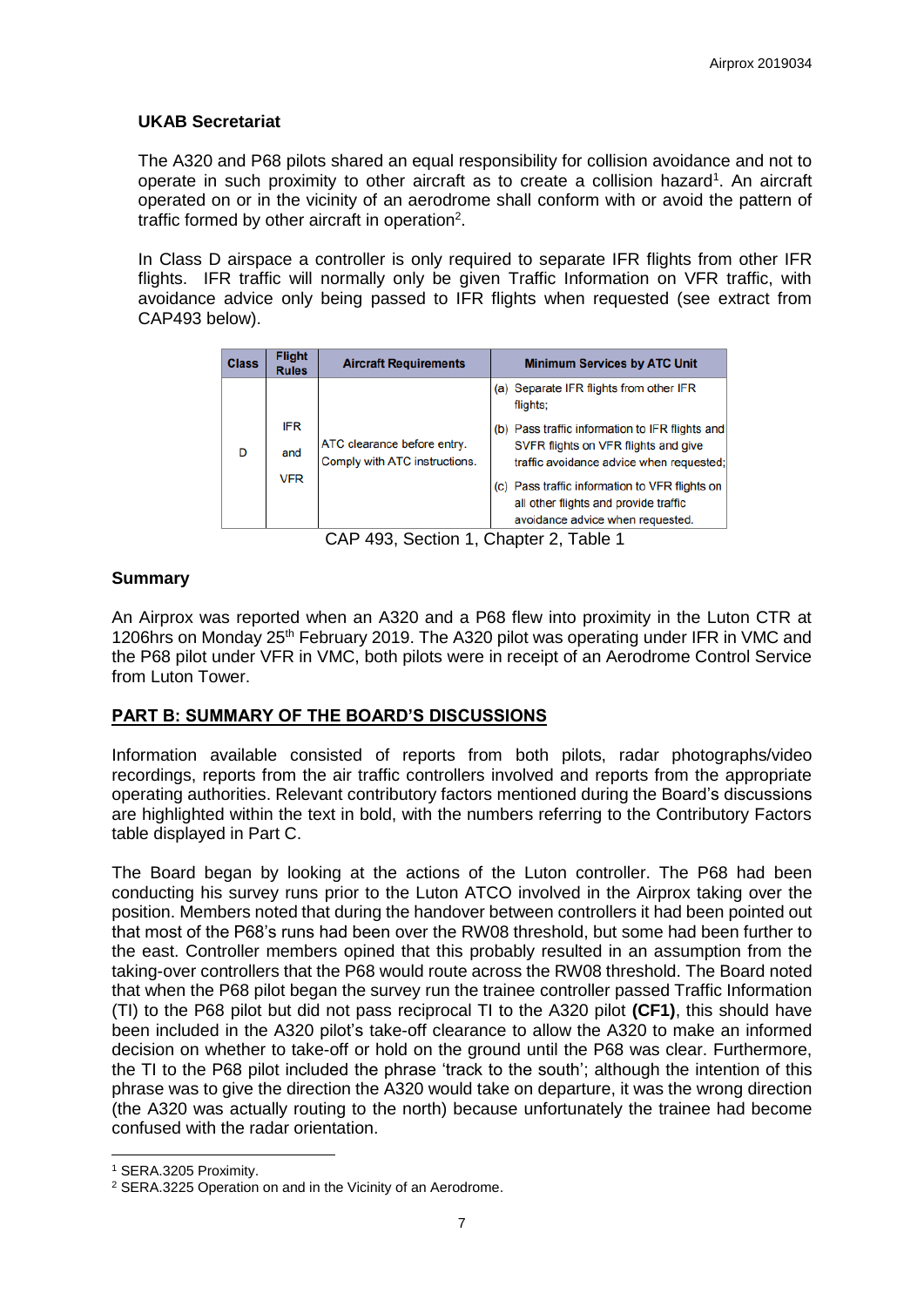Members further noted that when the screen controller (OJTI) then decided to intervene and pass TI to the A320 pilot, he had probably inadvertently pressed the wrong button on the handheld unit and therefore the TI was not transmitted. Unfortunately, the lack of readback by the A320 pilot did not act as a trigger to the OJTI that he had not heard the TI. Compounding this, when the P68 pilot then informed the controller that they would be routing towards the RW26 threshold, which was not the routing the controllers had assumed, the OJTI then instructed the P68 pilot to route to 'hold at the southern airfield boundary' but the pilot incorrectly read back the clearance as 'remain south of the airfield'. By the time the OJTI had instructed the P68 pilot to hold at the Hyde VRP, the P68 was too close to the airfield to effectively comply and increase the separation **(CF2, 3 & 4)**.

Although operation in Class D airspace only requires the controller to separate IFR flights, the controller is still required to pass TI on VFR flights to IFR flights, and TI to VFR aircraft on all other flights. The Board concluded that sufficient TI had not been passed to the IFR flight (the A320) **(CF4)**. Furthermore, controllers should pass instructions to prevent collisions and ensure a safe and orderly flow of traffic; good practise is to deconflict aircraft by allocating clearance limits and advanced planning. In this respect, controller members opined that the controller had not thought sufficiently ahead to ensure that all aircraft were aware of the situation, and that this had likely resulted from the fact that they were probably still assimilating the handover brief as the incident unfolded. As a result, although there was no risk of collision, the controllers did not pass adequate instructions to the P68 pilot, or TI to the A320 pilot early enough to guarantee that the A320 pilot was fully aware of the P68 pilot's position and intentions **(CF3 & 4)**.

The Board then turned to the actions of the P68 pilot. Members opined that, for his part, the P68 pilot had not passed early-enough information to the controllers regarding his intention to route via the RW26 threshold rather than the RW08 threshold. This late declaration of route had further compounded the controllers' problems because, if he had flown via the RW08 threshold as previously, this alone would have ensured deconfliction from the departing A320 **(CF5)**. Finally, some members wondered whether the survey could have been carried out at a less busy time for the airport, although they acknowledged that other external factors had to be taken into account with these tasks such as weather and light constraints.

Turning to the actions of the A320 pilot, members agreed that the absence of TI regarding the P68 before departure had probably resulted in the A320 pilot being startled by the sudden appearance of the P68 as he was climbing out of Luton. This and the P68 pilot's tight, rightturn probably caused him some concern due to the unknown nature of the P68's intentions **(CF6 & 7)**. The Board commented that normal interactions between IFR and VFR aircraft in Class D airspace can result in TCAS alerts when there is no collision risk due to the fact that TCAS is mechanised for IFR-IFR circumstances. For IFR-VFR interactions, although proximate or TA alerts can be mitigated by accurate and timely TI from controllers (and the monitoring of R/T to enhance individual situational awareness), RAs had to be acted upon by IFR pilots and so VFR pilots (and controllers) needed to be mindful of their propinquity to IFR flights in order to avoid unnecessary avoiding action by the IFR pilot. Notwithstanding, in this incident it was acknowledged that the A320 pilot did not receive a TCAS alert.

The Board then turned to the risk. Noting that the P68 pilot was always visual with the A320, members concluded that he would clearly not have flown into the other aircraft and so, although safety had been degraded and the A320 pilot had been concerned by the sudden appearance of the P68 in a tight-turn, there had been no risk of collision. Therefore, the Board assessed the risk as Category C.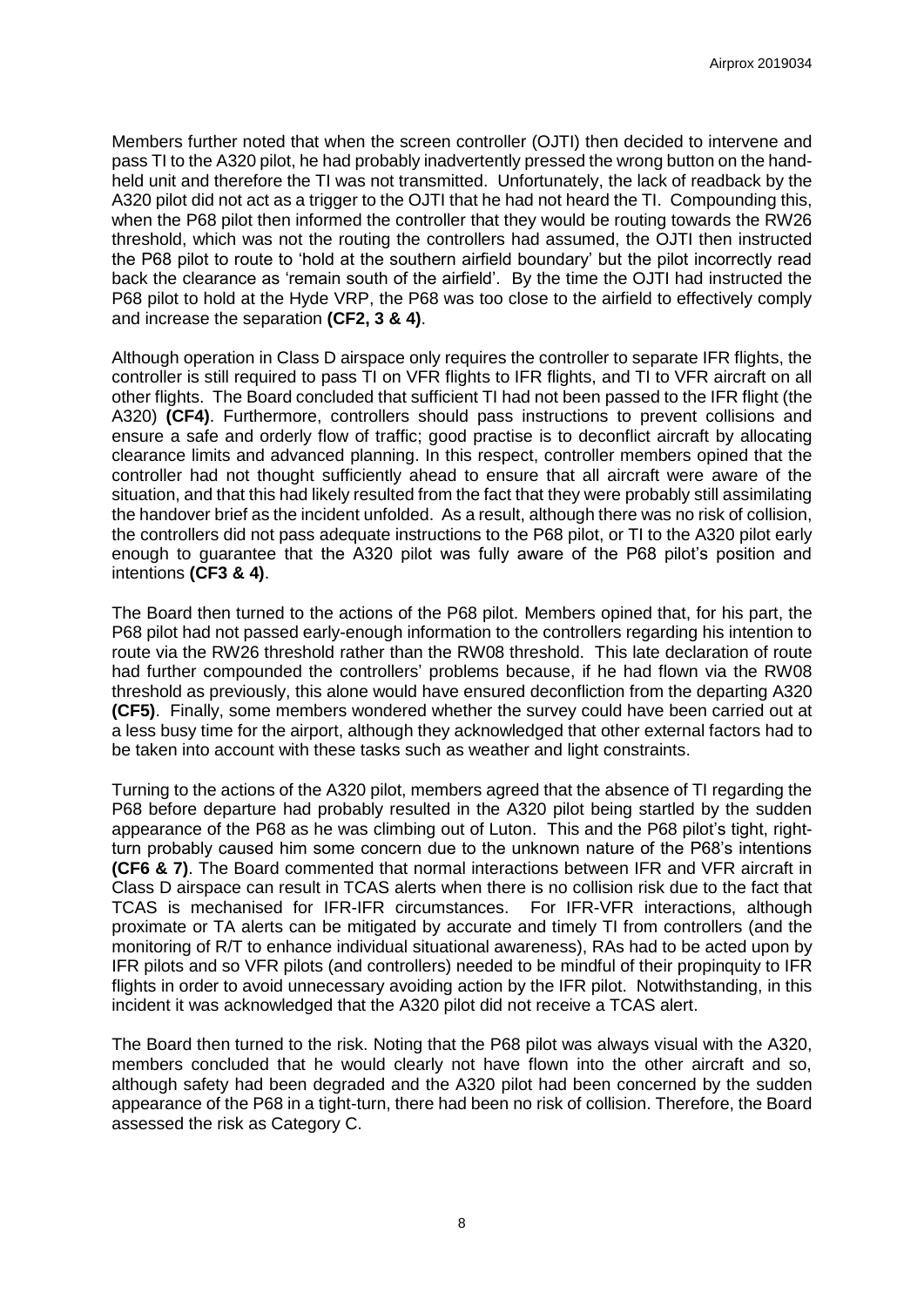# **PART C: ASSESSMENT OF CAUSE AND RISK**

### Contributory Factors:

|           | 2019034 - Barriers                                             |                                                              |                                                               |  |  |  |  |
|-----------|----------------------------------------------------------------|--------------------------------------------------------------|---------------------------------------------------------------|--|--|--|--|
| <b>CF</b> | Factor                                                         | <b>Description</b>                                           | <b>Amplification</b>                                          |  |  |  |  |
|           | <b>Ground Elements</b>                                         |                                                              |                                                               |  |  |  |  |
|           | • Regulations, Processes, Procedures and Compliance            |                                                              |                                                               |  |  |  |  |
| 1         | <b>Human Factors</b>                                           | • ATM Regulatory Deviation                                   | Regulations and/or procedures not complied<br>with            |  |  |  |  |
|           | • Manning and Equipment                                        |                                                              |                                                               |  |  |  |  |
| 2         | <b>Human Factors</b>                                           | • Mentoring                                                  | Sub-Optimal                                                   |  |  |  |  |
|           | • Situational Awareness and Action                             |                                                              |                                                               |  |  |  |  |
| 3         | <b>Human Factors</b>                                           | • Conflict Resolution - Provided Late                        |                                                               |  |  |  |  |
| 4         | <b>Human Factors</b>                                           | • Traffic Management Information<br>Provision                | Not provided, inaccurate, inadequate, or late                 |  |  |  |  |
|           | <b>Flight Elements</b>                                         |                                                              |                                                               |  |  |  |  |
|           | <b>• Tactical Planning and Execution</b>                       |                                                              |                                                               |  |  |  |  |
| 5         | <b>Human Factors</b>                                           | • Accuracy of Communication                                  | Ineffective communication of intentions                       |  |  |  |  |
|           | • Situational Awareness of the Conflicting Aircraft and Action |                                                              |                                                               |  |  |  |  |
| 6         | <b>Human Factors</b>                                           | • Interpretation of Automation or Flight<br>Deck Information | Pilot was concerned by the proximity of the<br>other aircraft |  |  |  |  |
|           | • See and Avoid                                                |                                                              |                                                               |  |  |  |  |
| 7         | <b>Human Factors</b>                                           | • Perception of Visual Information                           | Pilot was concerned by the proximity of the<br>other aircraft |  |  |  |  |

Degree of Risk: C.

#### Safety Barrier Assessment<sup>3</sup>

In assessing the effectiveness of the safety barriers associated with this incident, the Board concluded that the key factors had been that:

#### **Ground Elements:**

**Regulations, Processes, Procedures and Compliance** were assessed as **partially effective** because the Luton controller did not pass timely Traffic Information to the A320 pilot on the P68 prior to the A320 being cleared to take-off (partly because the OJTI inadvertently pushed the wrong button on the mentor's handset and did not transmit the relevant Traffic Information to the A320 pilot).

**Manning and Equipment** were assessed as **partially effective** because the OJTI did not sufficiently step in to take control of the situation when the trainee controller did not sufficiently resolve the situation.

<sup>1</sup> <sup>3</sup> The UK Airprox Board scheme for assessing the Availability, Functionality and Effectiveness of safety barriers can be found on the **UKAB Website**.